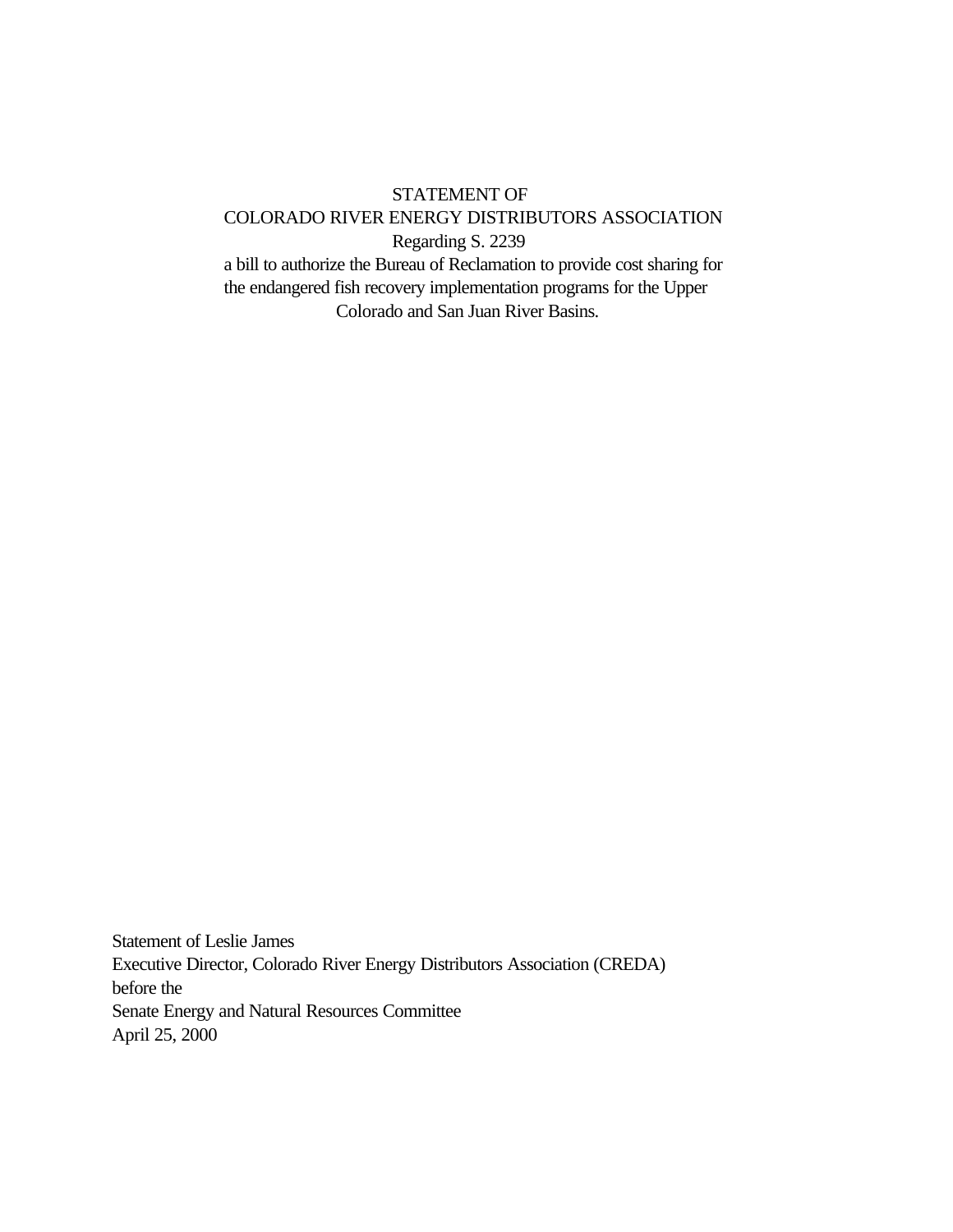Mr. Chairman, members of the committee, I am Leslie James, Executive Director of the Colorado River Energy Distributors Association (CREDA). CREDA is a regional association whose members include more than 155 municipal and rural electric cooperative utilities in Arizona, Colorado, Nevada, New Mexico, Utah and Wyoming. CREDA members serve nearly three million electric consumers in these six states.

CREDA's member utilities purchase more than 85 percent of the power produced by the Glen Canyon and Flaming Gorge Dams and other features of the Colorado River Storage Project (CRSP). The CRSP, as many of you know, is a multi-purpose federal project that provides flood control; water storage for irrigation, municipal and industrial purposes; recreation and environmental mitigation, in addition to the generation of electricity.

CREDA's interest in the Endangered Fish Recovery Program and S. 2239 is specific and direct. As purchasers of the power generated at Flaming Gorge and Aspinall Unit, CREDA's members pay over 95% of the costs of these water storage facilities. Changes in the operation of these facilities to provide for the recovery of the endangered fish have resulted in significant costs to the power users. In addition, 65% of the costs of the base program of monitoring and research over the past several years has been funded by power customers (currently \$2 million per year). S.2239 provides that up to \$6 million of the base annual funding including o&m of capital projects will be provided by power revenues. In addition, \$17 million of reimbursable power revenues will be provided for capital projects.

To date, over \$20 million has been spent for capital projects to recover the endangered fish in the Upper Basin. Over the past few years, CREDA representatives have participated in discussions with representatives of the US Fish & Wildlife Service, the Bureau of Reclamation, Western Area Power Administration, representatives of the States of Utah, Wyoming, Colorado and New Mexico, and representatives of environmental organizations in an effort to develop authorizing legislation which would provide for cost sharing among the States, Federal agencies and CRSP power customers.

CREDA member utilities are consumer-owned, not-for-profit utilities whose primary responsibility is to provide reliable, low-cost service to the consumers they serve. With this responsibility in mind, CREDA has worked with the funding participants to reach consensus on the bill as introduced. The bill contains language which provides funding certainty for the CRSP power customers. The language ensures that a) power revenues for capital projects will match State funding levels on a rolling two-year basis, and b) in the event the Cooperative Agreements which provide State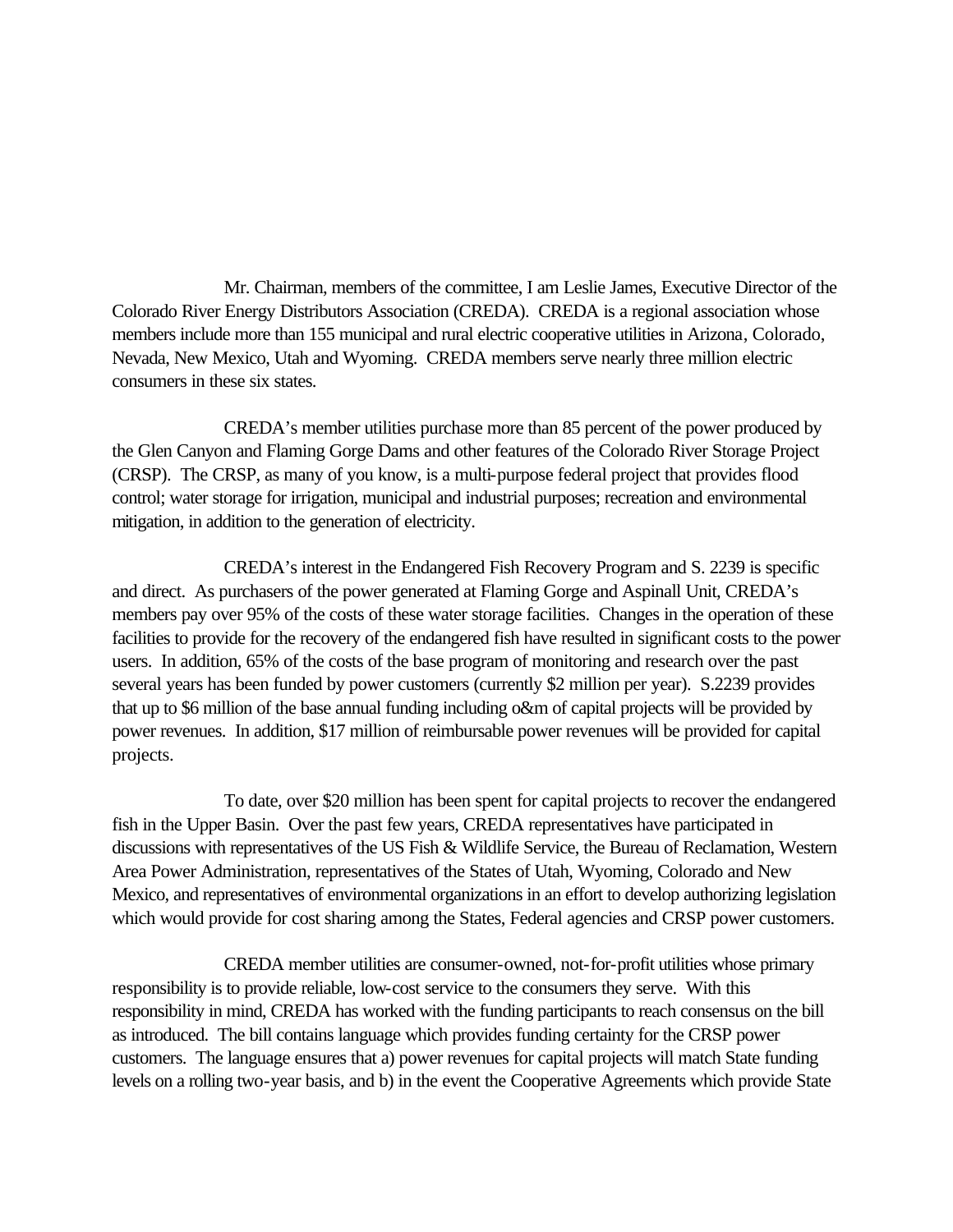funding for ongoing operation and maintenance are terminated, the power revenue contributions terminate.

CREDA's support for the Recovery Program and this legislation is also based on the expectation that full and successful implementation of a defined program will make any further adverse changes in operation for endangered fish unnecessary.

We appreciate the support of the Utah, Colorado and New Mexico congressional delegations for this legislation and look forward to working with them and the Committee to approve S. 2239.